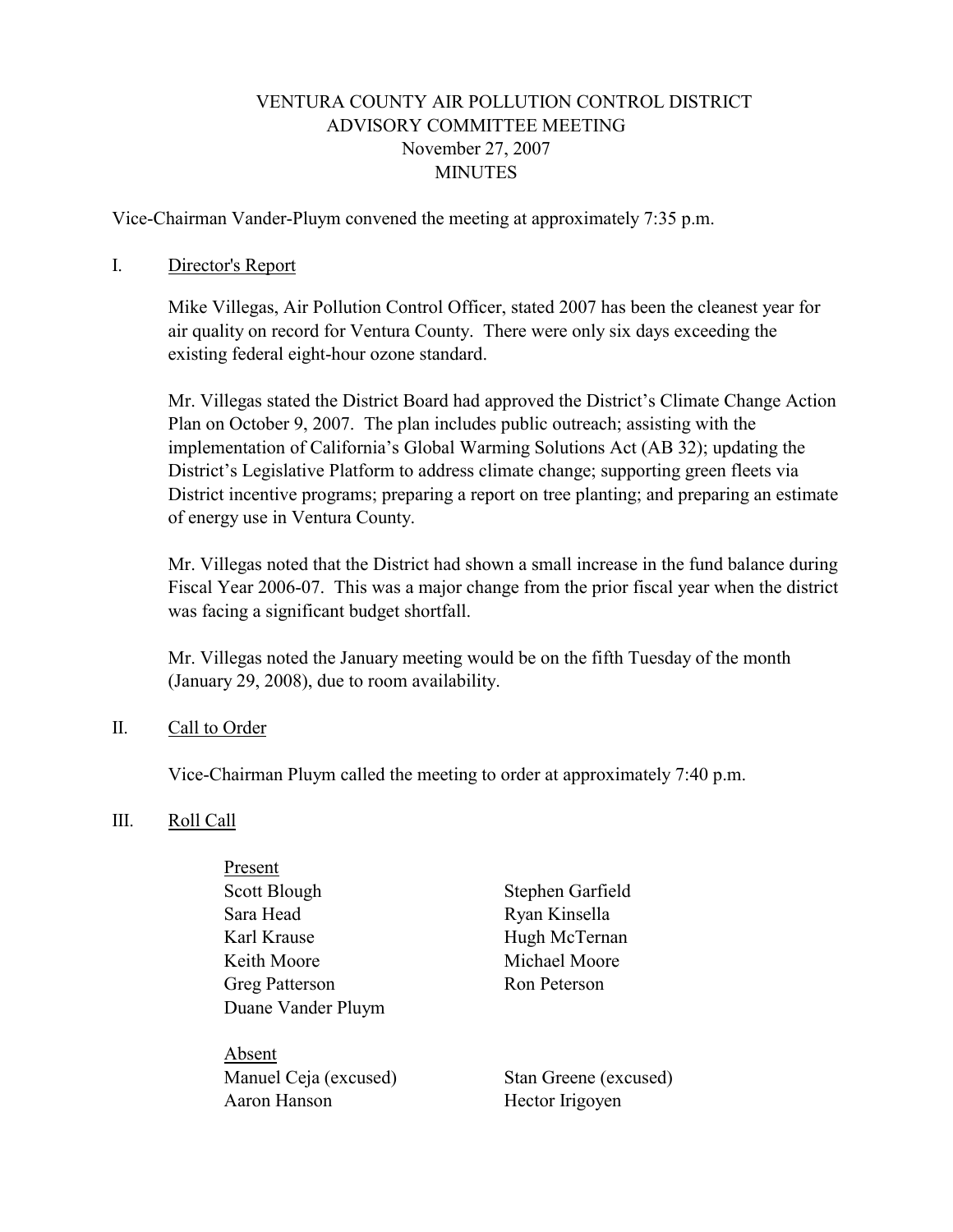| Michael Kuhn (excused)<br>Gayle Washburn (excused) |              | Marilyn Miravete-Smith (excused) |
|----------------------------------------------------|--------------|----------------------------------|
| Mike Villegas                                      | <b>Staff</b> | <b>Stan Cowen</b>                |
|                                                    | Public       |                                  |
| Emilio Cervantes                                   |              | Newhall Land & Farming           |
| Rob Roy                                            |              | VCAA.                            |
| Carol Worsham                                      |              | Worsham Ranch                    |
| Scott Cohen                                        |              | <b>West Coast Environmental</b>  |
| Erin Powers                                        |              | Department of Airports           |
| George Huggins                                     |              | Self                             |

#### IV. Minutes

The minutes of the July 24, 2007, meeting were approved as drafted.

#### V. Committee Comment

There was no Committee comment.

#### VI. Public Comment

There was no public comment.

VII. Old Business

There was no old business.

#### VIII. New Business

A. Proposed New Rule 55, Fugitive Dust

Stan Cowen, of District Staff, gave an overview of proposed new Rule 55, Fugitive Dust. The rule is needed to satisfy the mandate of SB 656, which requires the District to adopt regulations to reduce emissions of particulate matter. The proposed rule utilizes a standards based approach rather than prescribed requirements. Conditional exemptions allow sources to avoid rule violations by taking proactive measures to reduce emissions. However, the proposed rule does contain prescribed requirements for bulk material handling facilities.

The fugitive dust standards include: 1) no visible dust beyond the property line; 2) a 20 percent opacity standard; 3) a track-out limit of 25 feet; and 4) no visible dust plume over 100 feet during earthmoving operations. Conditional exemptions can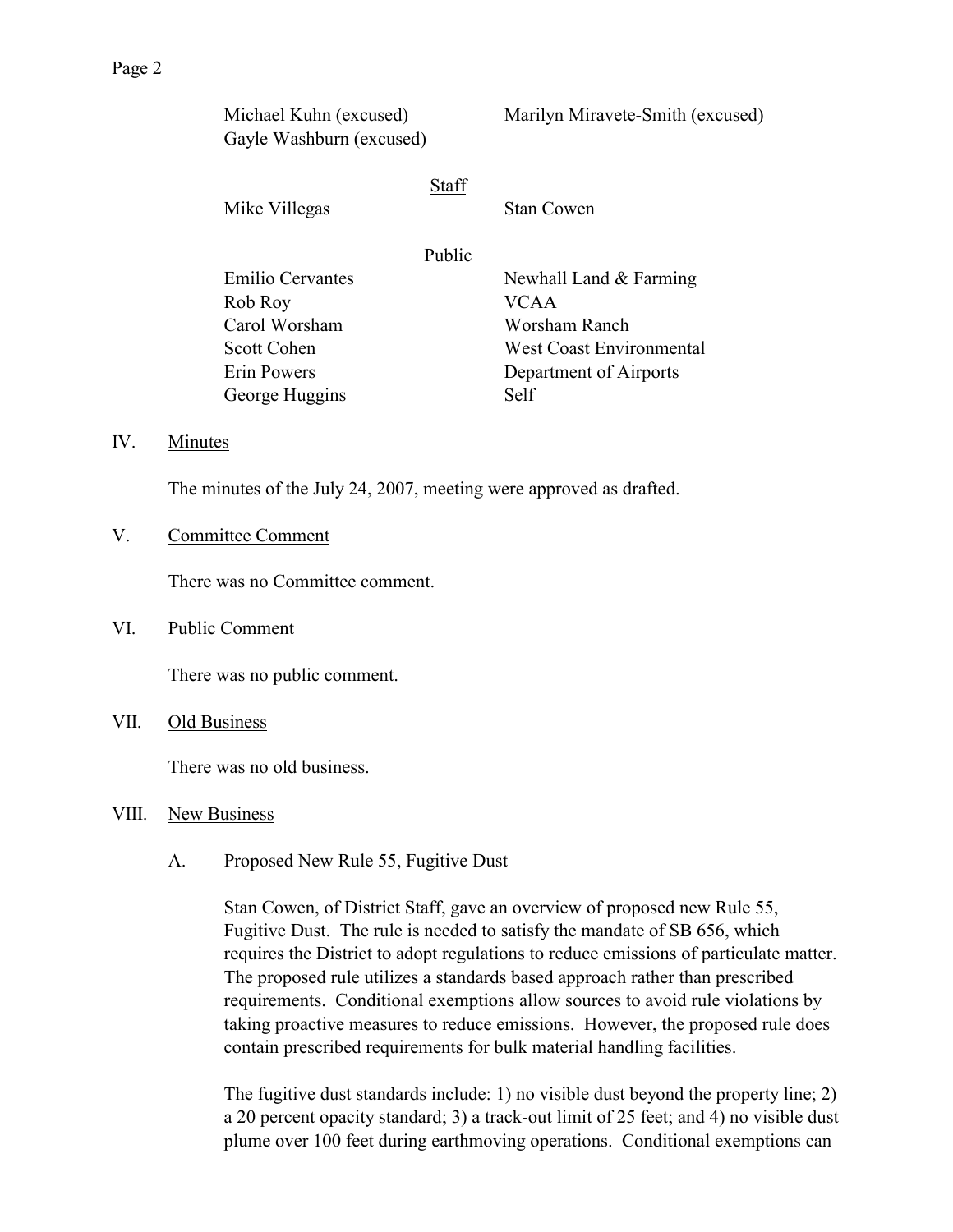Committee member Keith Moore asked how proposed Rule 55 and the estimated emission reduction of six tons per day would impact attainment of the California particulate mater air quality standard. Staff replied Rule 55 was just one component of efforts to attain the standard and regulation of these types of sources was mandated by state law.

Committee members Head and Krause expressed concern about the definition of frequently traveled unpaved road and potential compliance costs. After discussion, the Committee requested staff to develop a solution that would not require the County of Ventura to undertake costly measures to comply with requirements for unpaved roads. The Committee also requested the six vehicle per hour limit for lightly traveled roads be replaced with a 20 vehicle per day limit.

Carol Worshum, of Worshum ranch, stated that avocado operations would not have a problem with the track out requirements and the rule looked good.

Rob Roy, of the Ventura County Agricultural Alliance, requested the word "seeding" be added to Subsection H.10.d. Staff and the Committee concurred. Mr. Roy noted the track out requirements may need to be revisited for row crop operations.

The Committee also directed staff to remove the conditional exemption from Subsection B.1 (Visible Dust Beyond the Property Line). Scott Cohen, of West Coast Environmental, requested that the no visible dust requirement be replaced with an opacity standard. The Committee also discussed the possibility of a no visible dust standard 50 or 100 feet beyond the property line.

Vice-Chairman Vander Pluym and Committee member Michael Moore asked how the 25 foot track out limit would be interpreted for areas with multiple egress points. Staff agreed to review this issue.

Committee member Kinsella expressed concern regarding allowing an exemption from the requirements via the 25 mile per hour high wind exemption. Scott Cohen expressed his concern with the potential removal of the high wind exemption. The Committee suggested that staff base the high wind exemption on sustained winds greater than 25 miles per hour for five minutes in an hour. Staff was directed to establish a list of best management practices that would need to be implemented as part of the high wind exemption.